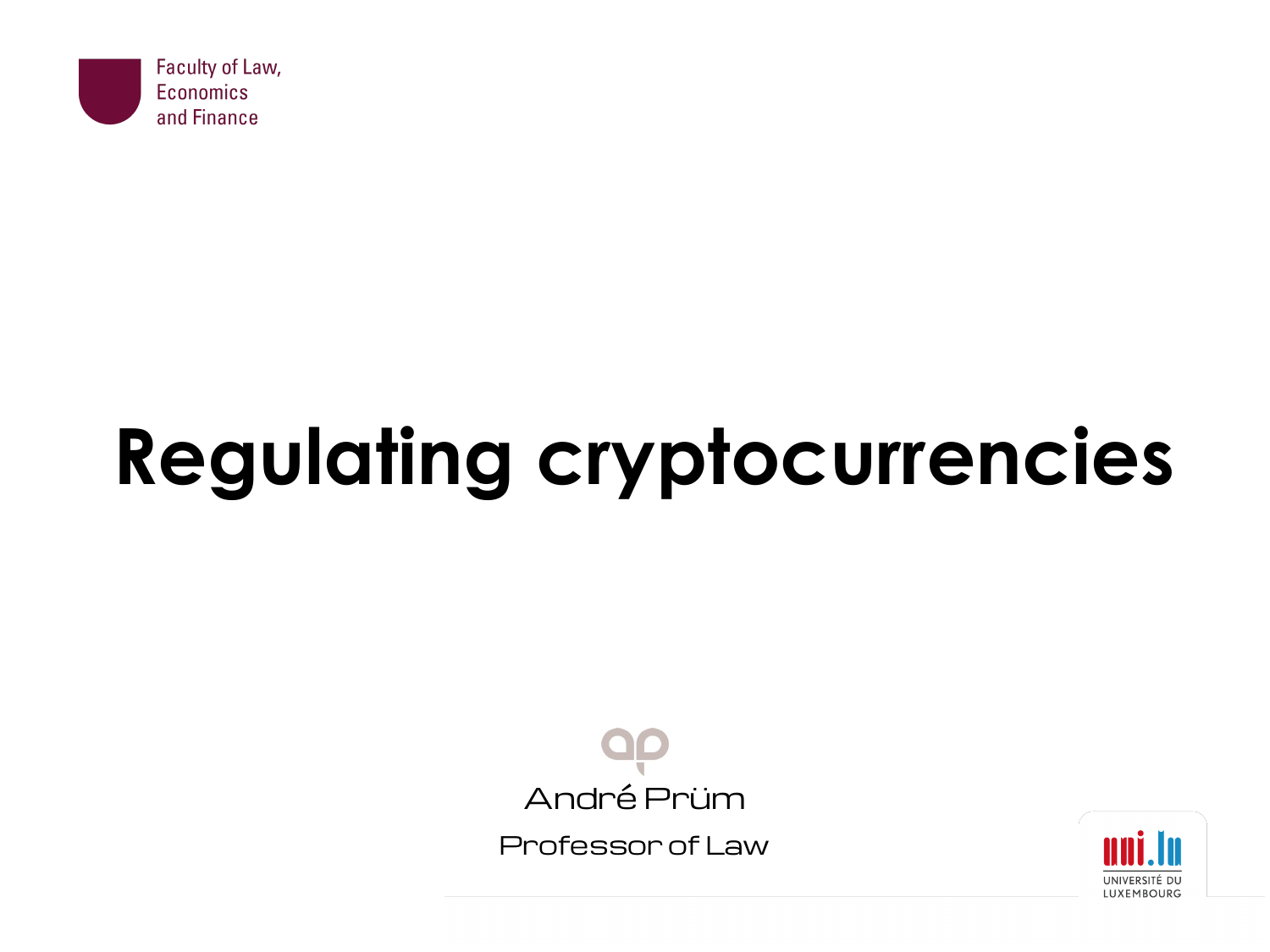## **Overview**

- What are cryptocurrencies (CCs)?
- Why regulate cryptocurrencies?
- Regulatory initiatives in the US and the EU
- Challenges to regulators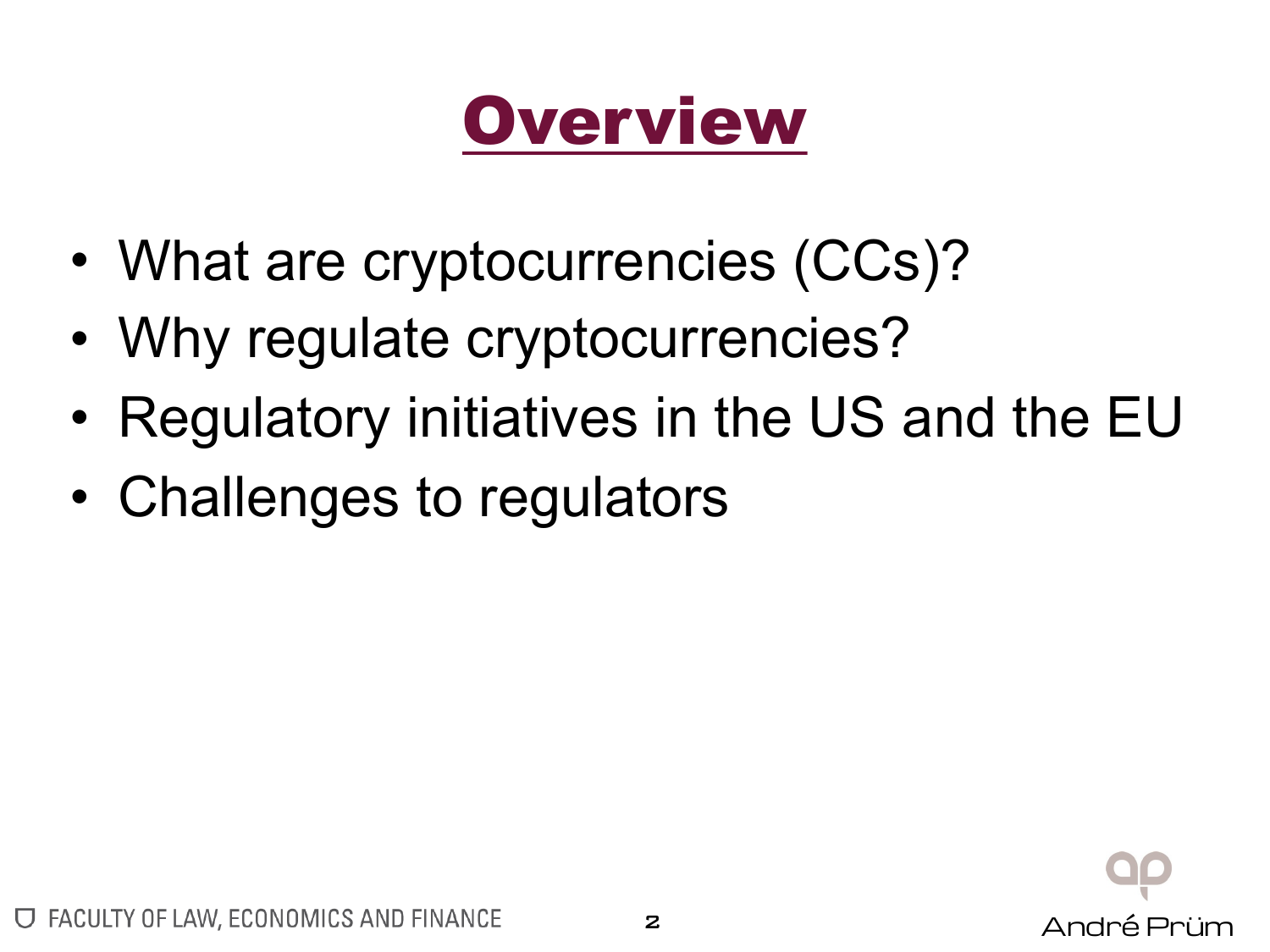### What are cryptocurrencies?

- N.Y. BitLicence: Virtual Currency means any type of digital unit that is used as a medium of exchange or a form of digitally stored value. Virtual Currency shall be broadly construed to include digital units of exchange that (i) have a centralized repository or administrator; (ii) are decentralized and have no centralized repository or administrator; or (iii) may be created or obtained by computing or manufacturing effort.
- Japan, Payment Services Act 2016 : (i) property of value, (ii) usable for payment to unspecified persons, (iii) purchasable from and sellable to unspecified persons and (iv) transferable by electronic processing devices.

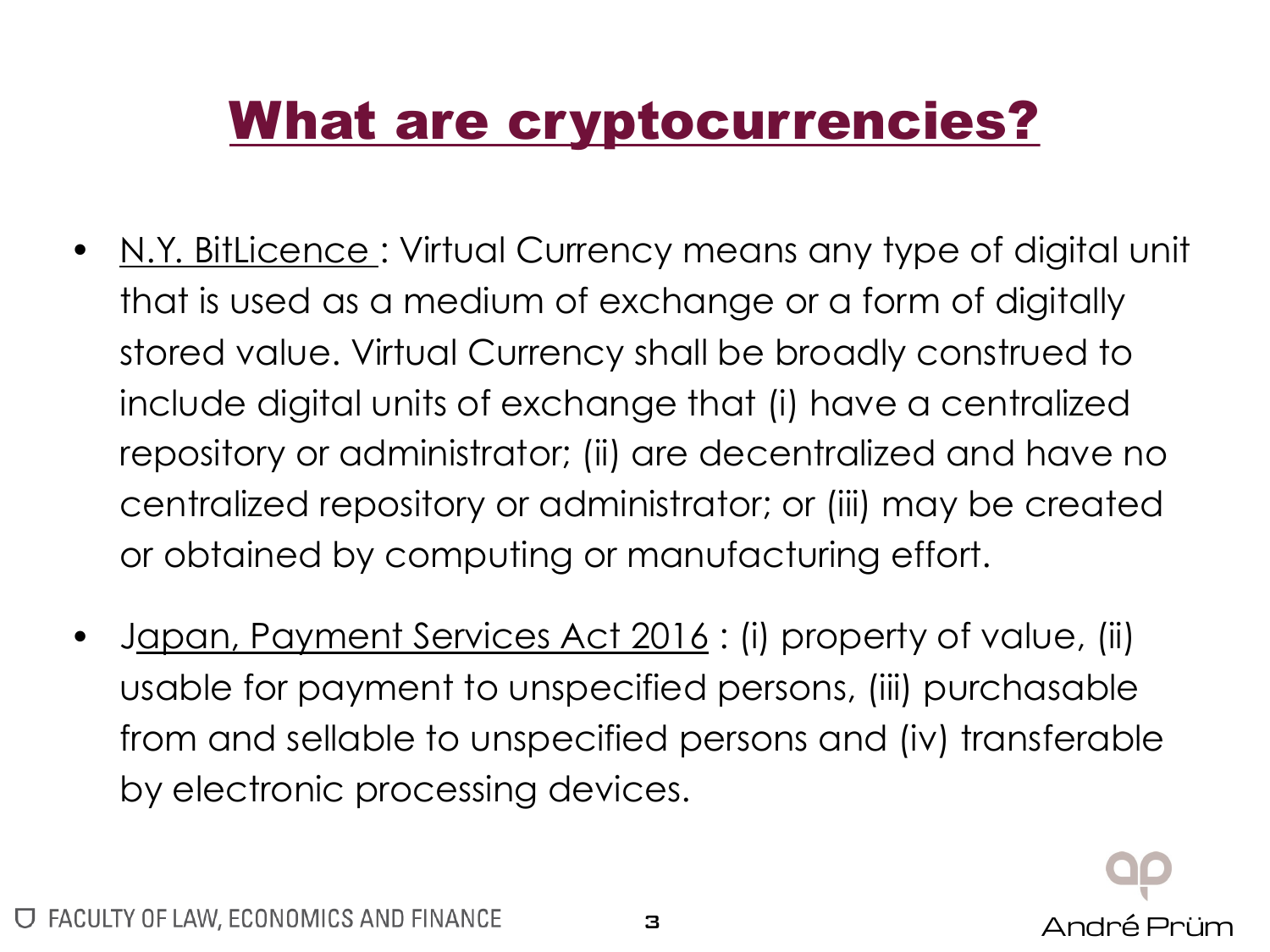• ECB (2015) : "A digital representation of value, not issued by a central bank, credit institution or e-money institution, which in some circumstances can be used as an alternative to money."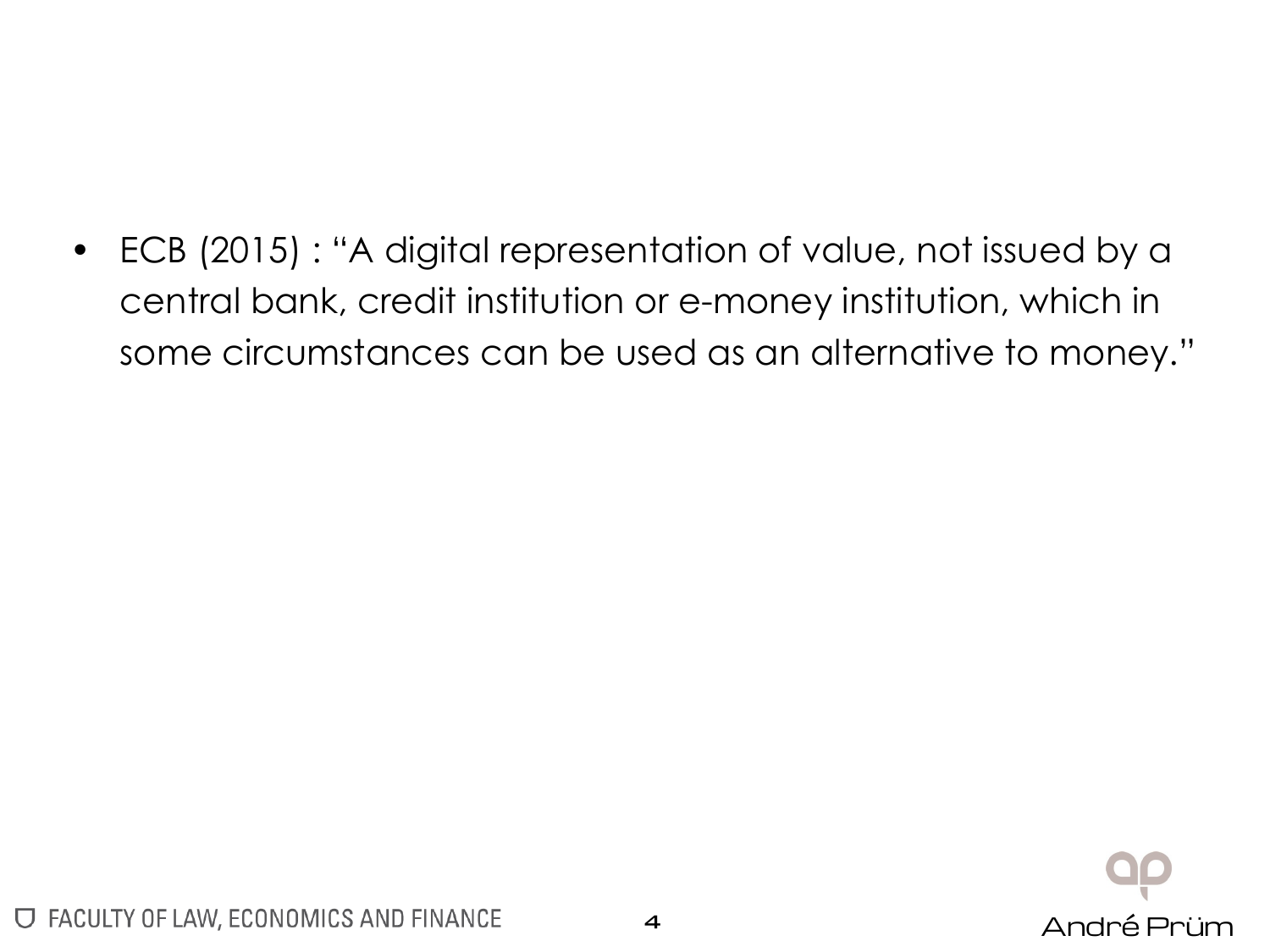#### **Currency, security, or commodity?**

• From a legal standpoint: CCs are **neither money, nor currency**

Currency (legal tender): medium of exchange, unit of account, store of value : No CC strictly satisfies all the above criteria.

Mario Draghi & Janet Yellen: the ECB & the Fed have no authority to regulate CCs.

- CJEU : Case C-264/14, [Skatteverket v David Hedqvist,](http://curia.europa.eu/juris/liste.jsf?num=C-264/14#) (22 Oct 2015):
	- ‣ Bitcoin is **a means of payment** & not a security
- different from e-money:
	- e-money: par value with fiat money;
	- cryptos: floating rate against fiat money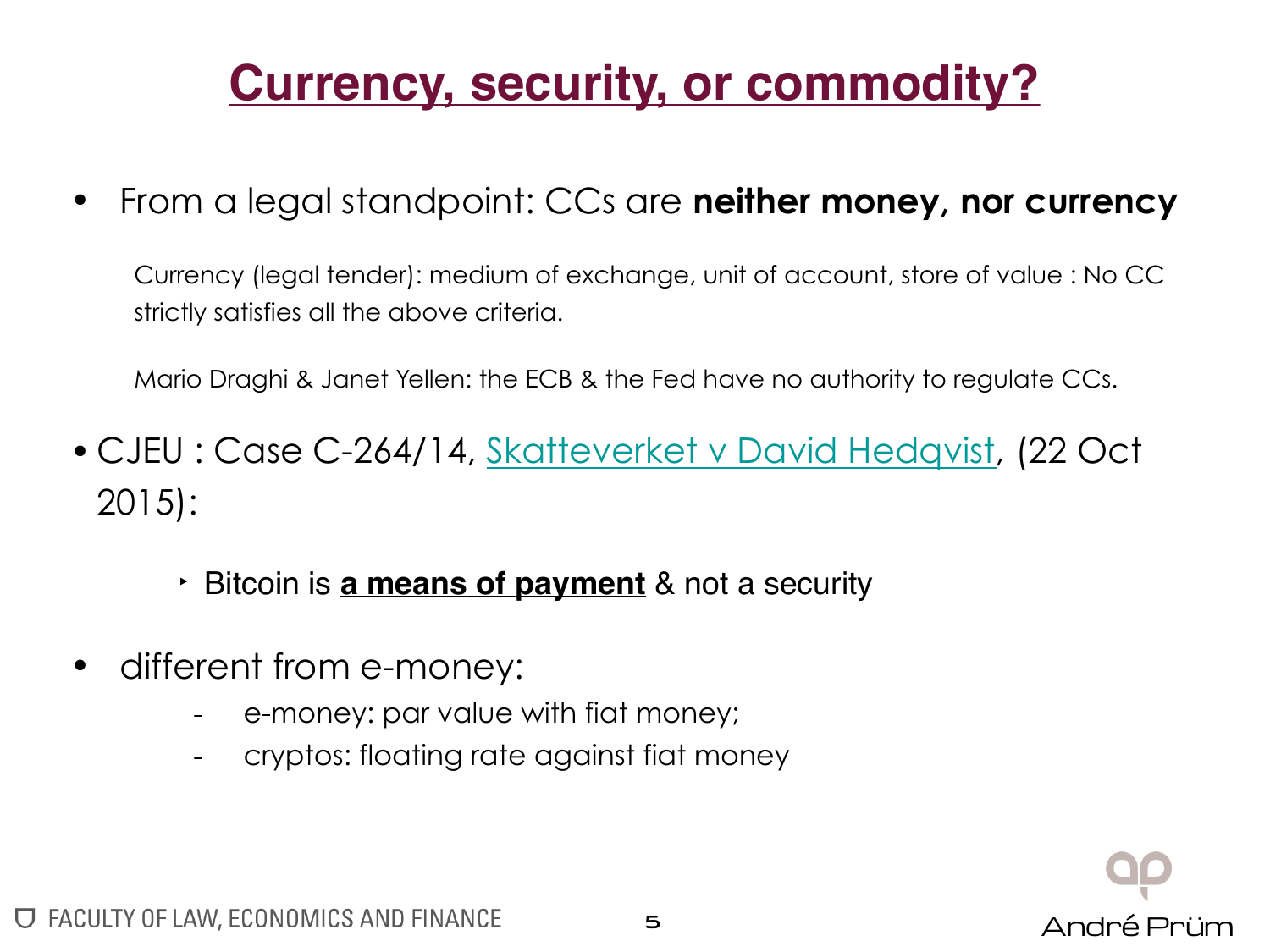## **Security?**

ICO or network token presale: "an event in a project that uses cryptographic tokens where part of its token pool is exchanged for money, typically Bitcoin, to a community of developers and early adopters." e.g., Ethereum, DAO, Mastercoin (now Omni)

#### **U.S. Securities and Exchange Commission (SEC) July 2017 :**

[DAO token platforms](https://www.sec.gov/litigation/investreport/34-81207.pdf) = exchange for securities

Howey test (SEC v. Howey) for identifying an investment contract (security):

- 1. Investment of money (& other assets),
- 2. Expectation of profits from the investment,
- 3. Common enterprise,
- 4. Profits coming from the efforts of a promoter or third party.

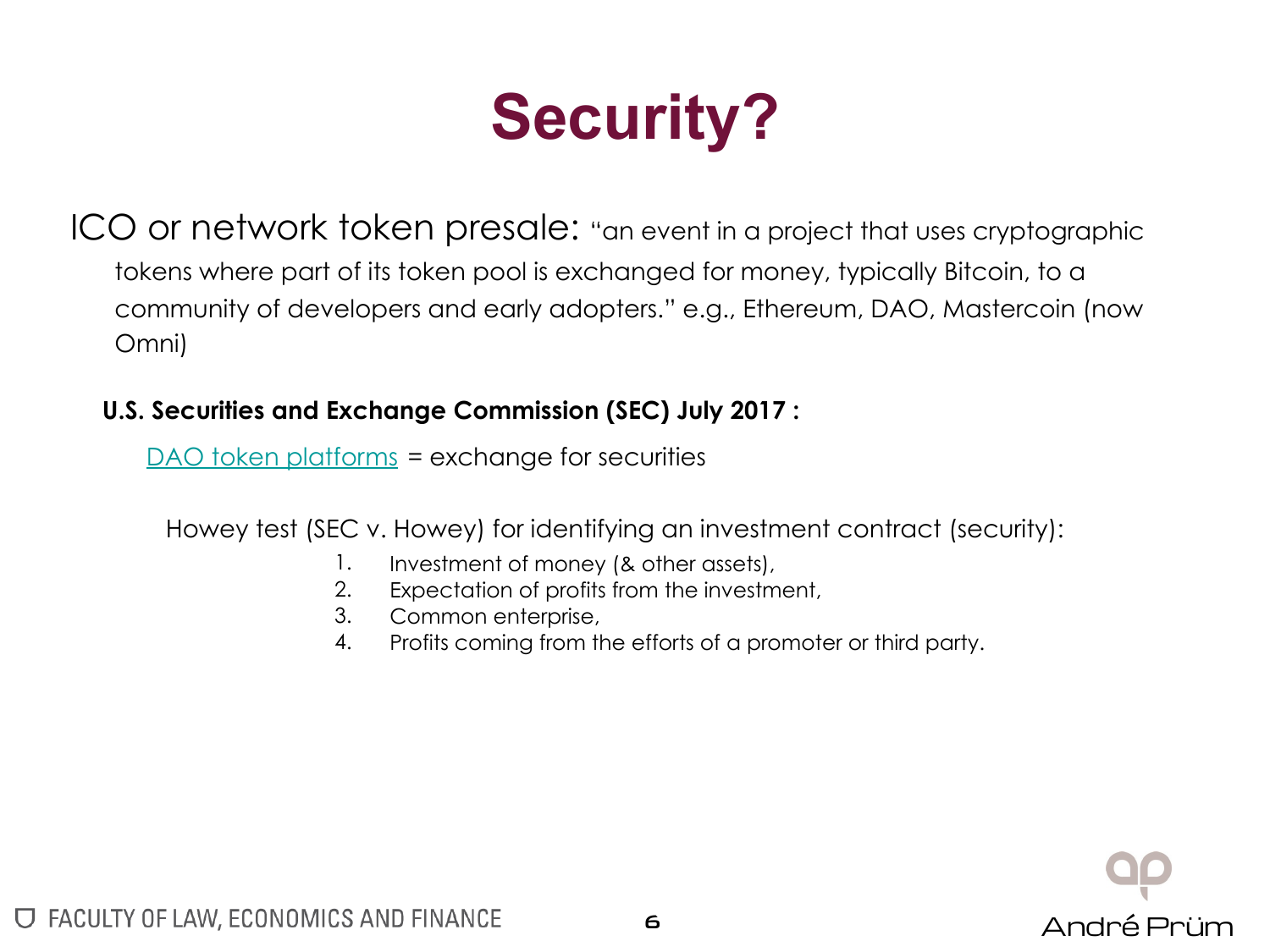

- **U.S. Commodity Futures Trading Commission** (**CFTC**) : [Coinflip, Inc., d/b/a Derivabit,](http://www.cftc.gov/PressRoom/PressReleases/pr7231-15) and Francisco Riordan (Sept. 17, 2015)
	- "Bitcoin and other virtual currencies are encompassed in the definition and properly defined as commodities."

Section 1a(9) Title 7 U.S.Code "The term 'commodity' means wheat, cotton, rice, … , and **all other goods and articles**, **…** and **all services, rights, and interests** … **in which contracts for future delivery are presently or in the future dealt in."**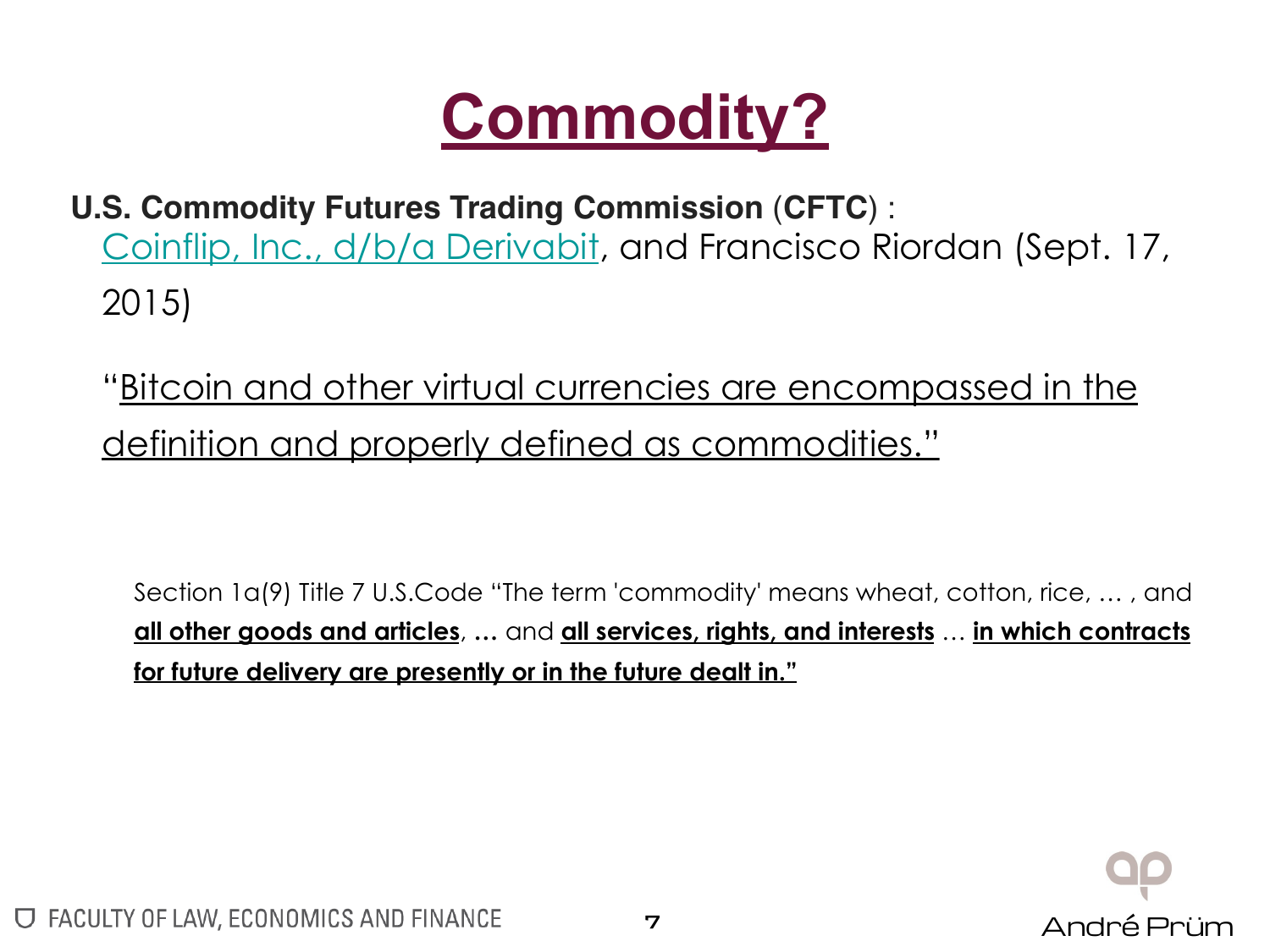### [The Bitcoin Ecosystem](https://bitcoinmagazine.com/articles/bitcoin-is-growing-up-an-infographic-of-the-bitcoin-ecosystem-1447865097/)

- 1. inventors/developers
- 2. issuers
- 3. miners
- 4. processing service providers
- 5. users
- 6. wallet providers
- 7. exchanges/trading platforms
- 8. other service providers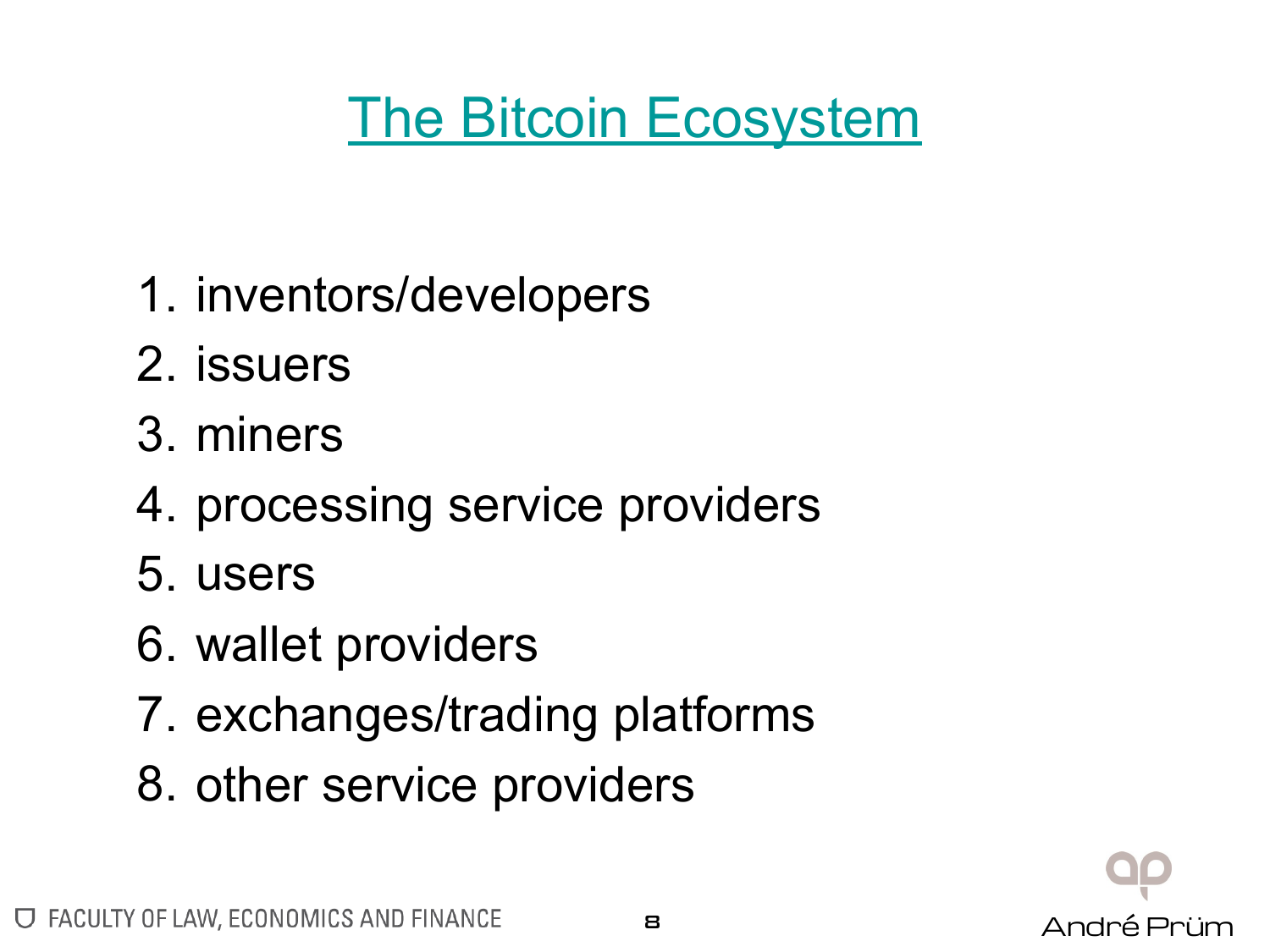## **Overview**

- What are cryptocurrencies?
- **• Why regulate cryptocurrencies?**
- Regulatory initiatives in the US and the EU
- Challenges to regulators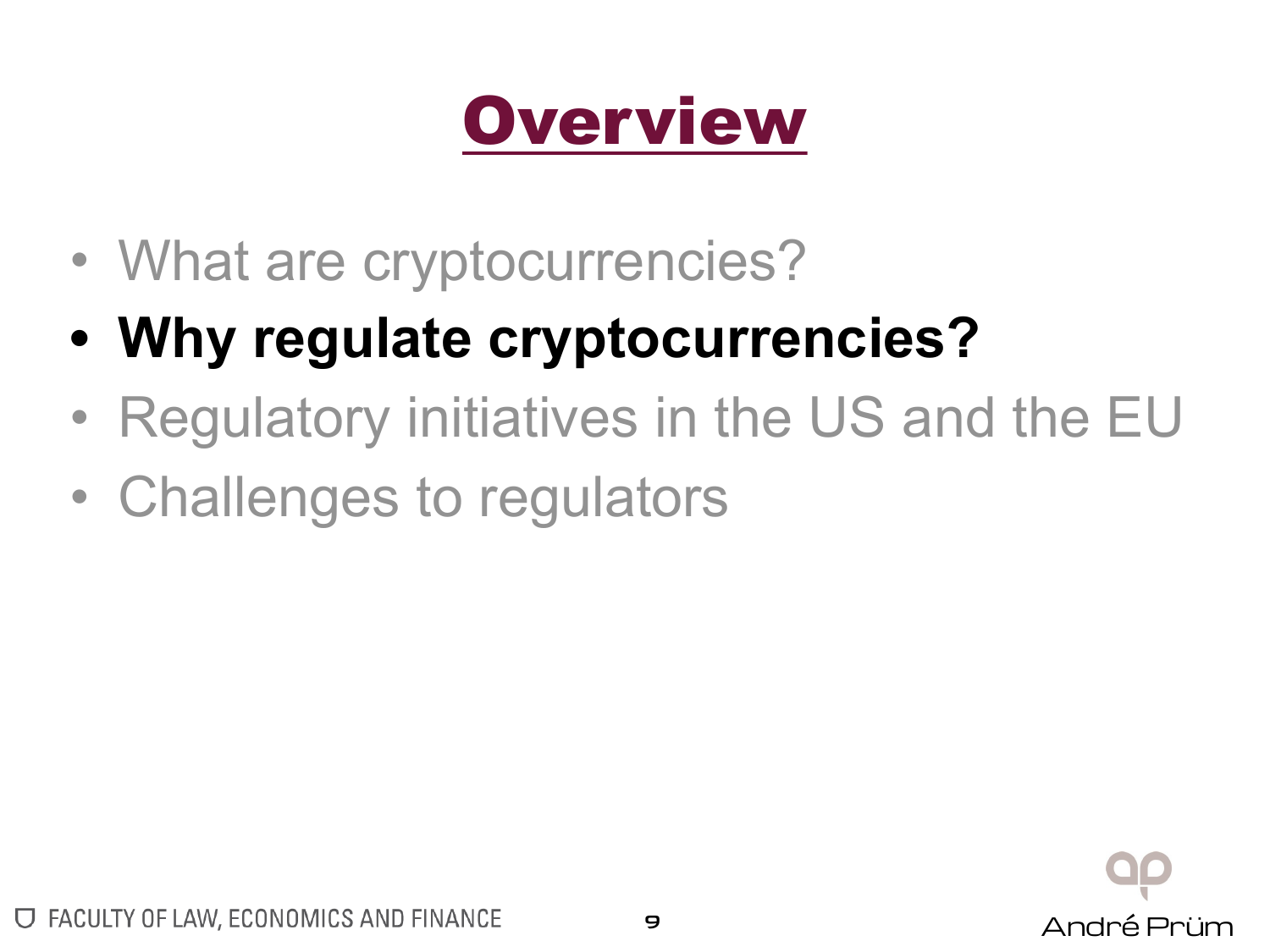### Why regulate cryptocurrencies?

#### **Risks**

#### EP report on virtual currencies

- Consumer or user protection problems
- High volatility & potential for speculative bubbles
- Black market transactions, money laundering & terrorist financing, tax fraud, and evasion, etc.
- Lack of transparency on the technical documentation regarding the functioning of the CCs
- Legal uncertainty
- Limited regulatory capacity in new technology
- Energy consumption (proof of work, proof of stake, proof of burn) —> more efficient forms of transaction verification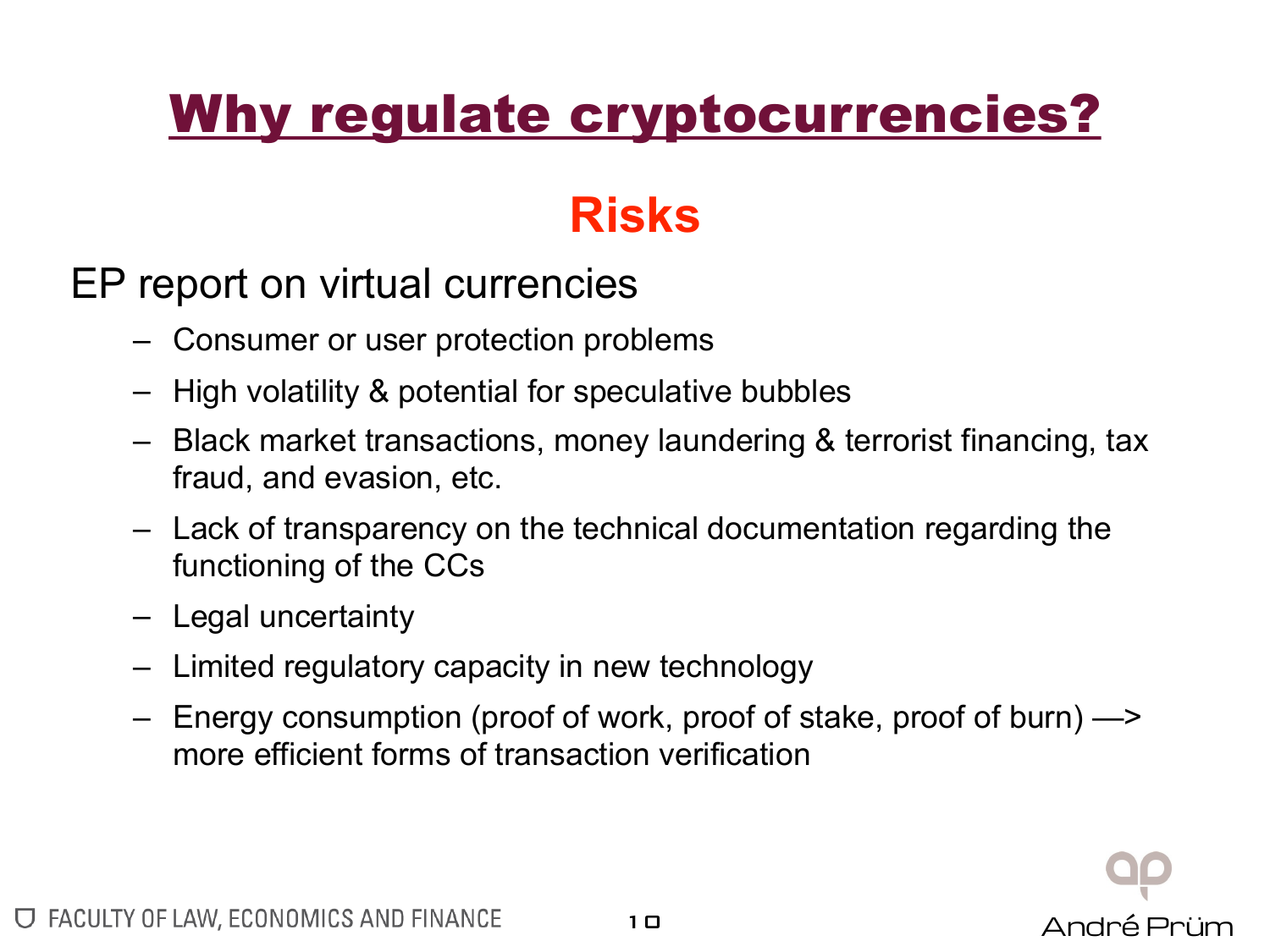#### Specific concerns for central bankers

- Monetary policy and price stability
- Financial stability
- Smooth operation of payment systems

### **Opportunities**

- Faster & more cost effective payment solutions
- Promoting financial innovation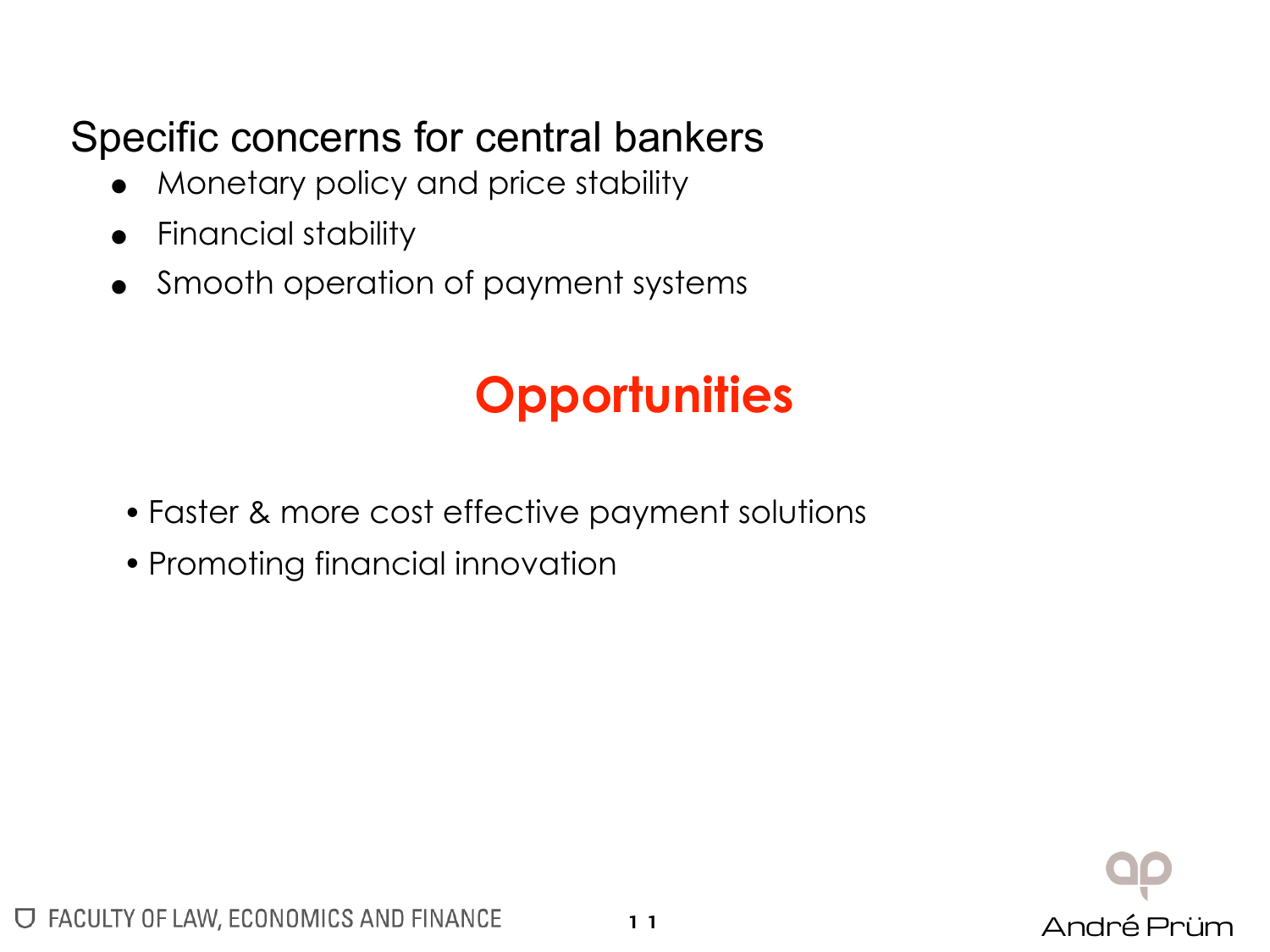## **Overview**

- What are cryptocurrencies?
- Why regulate cryptocurrencies?
- **• Regulatory initiatives in the US and the EU**
- Challenges to regulators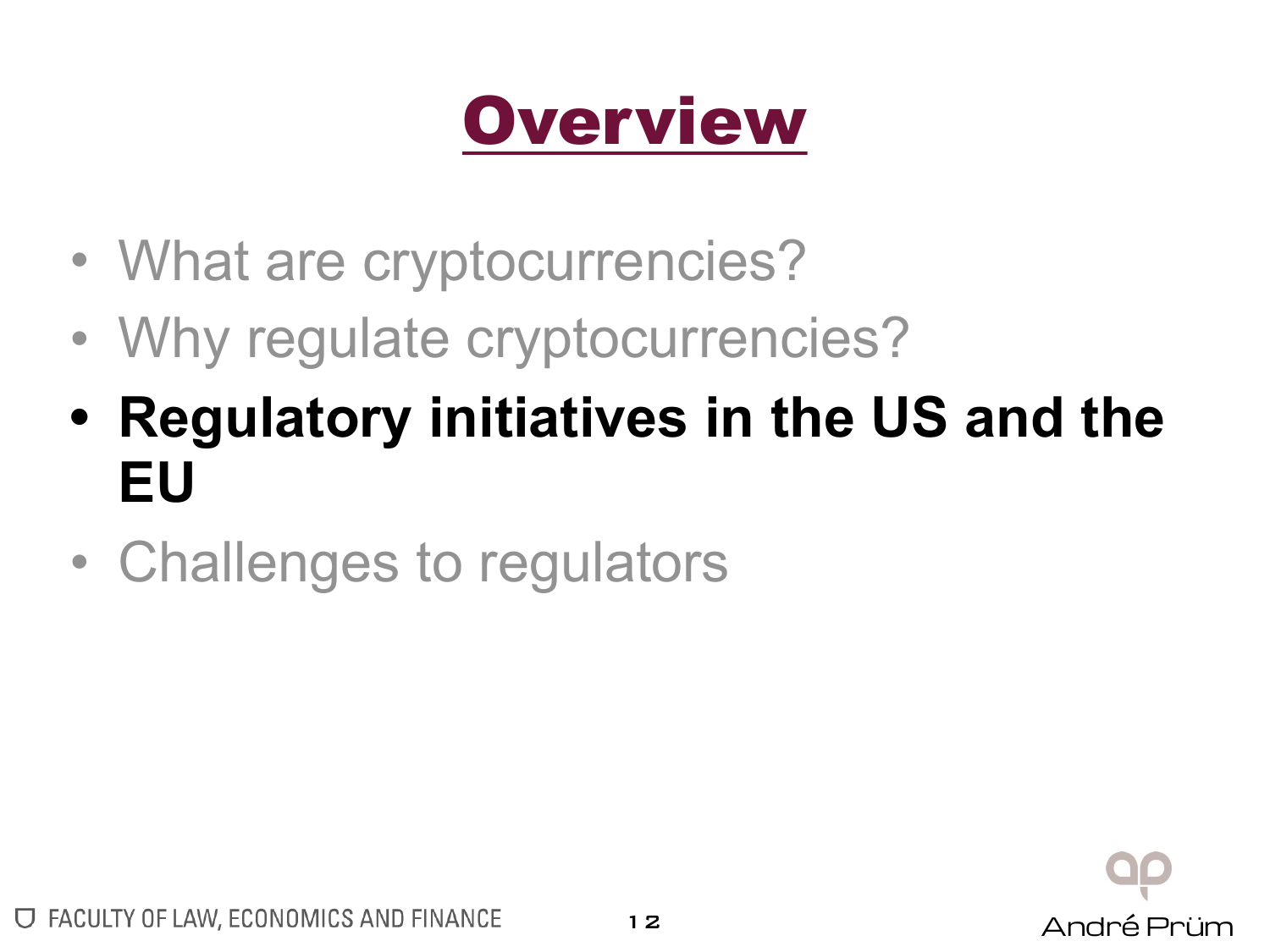## Regulatory initiatives

#### • **Application of non-crypto laws:**

- US: [CFTC on Coinflip](http://www.cftc.gov/PressRoom/PressReleases/pr7231-15) & [SEC on DAO](https://www.sec.gov/litigation/investreport/34-81207.pdf)
- Switzerland on [E-Coin](https://www.finma.ch/en/news/2017/09/20170919-mm-coin-anbieter/): the QUID PRO QUO Association engaged in activities "similar to the deposit-taking business of a bank" which is illegal unless the company holds a banking license.
- [Bitstamp Europe S.A.](https://supervisedentities.apps.cssf.lu/index.html?language=en#DetailEntity) licensed by the CSSF (Register of payment institutions authorised in accordance with the law of 10 November 2009 relating to payment services)
- Italy on [OneCoin](http://www.agcm.it/index.php?option=com_content&view=article&id=8516:ps10550-vendite-piramidali-sospesa-in-via-cautelare-la-promozione-della-criptomoneta-onecoin&catid=8:comunicati-stampa&Itemid=54) (Ponzi scheme); [CSSF Warning](http://www.cssf.lu/fileadmin/files/Protection_consommateurs/Avertissements/W_Onecoin_230817_eng.pdf) on OneCoin
- **New crypto-legislation !!!**
	- US: [NY BitLicense](http://www.dfs.ny.gov/legal/regulations/bitlicense_reg_framework.htm)
	- Japan: Payment Services Act 2016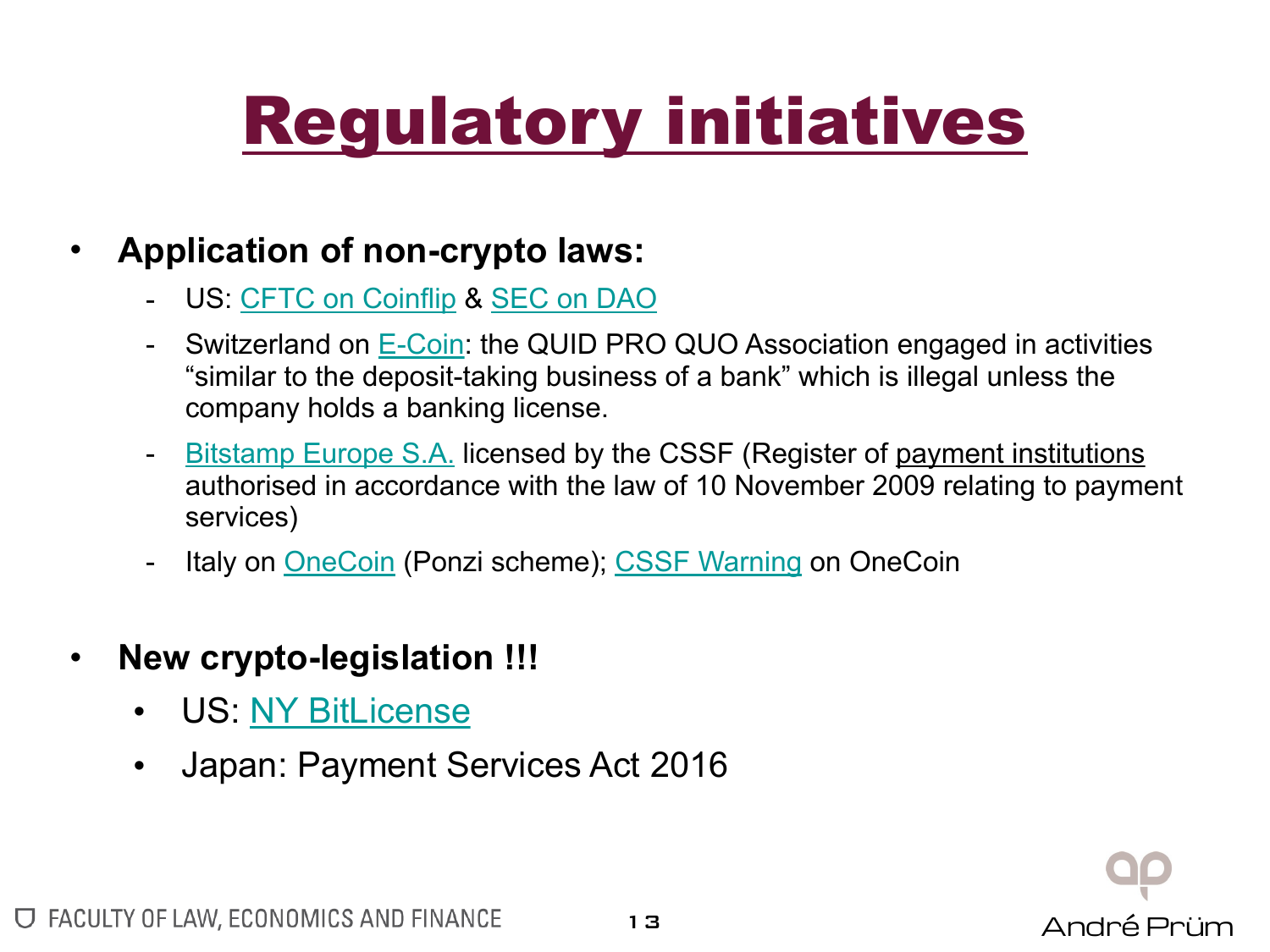## EU regulatory initiatives

- Smart regulatory hands-off approach
	- EBA Warning (4 July 2014): Banks better stay away from CCs until regulation is in place
- AML/CFT
	- Amendement of 4th AML Directive : providers of exchange services between virtual currencies and fiat currencies and custodial wallet providers become "obliged entities"
		- EC (2 February 2016): "Action Plan to strengthen the fight against the financing of terrorism" (proposal to regulate the Custodian Wallet Providers (CWPs) and Virtual Currency Exchange Platforms (VCEPs))
		- EP (3 May 2016): Draft report on virtual currencies (2016/2007(INI)) Committee on Economic and Monetary Affairs (Rapporteur: Jakob von Weizsäcker)
		- EC, Proposal (COM(2016) 450 final) of July 5, 2016 for a Directive amending Directive (EU) 2015/849 on the prevention of the use of the financial system for the purposes of money laundering or terrorist financing and amending Directive 2009/101/E

André Prüm

• PSD 2 ?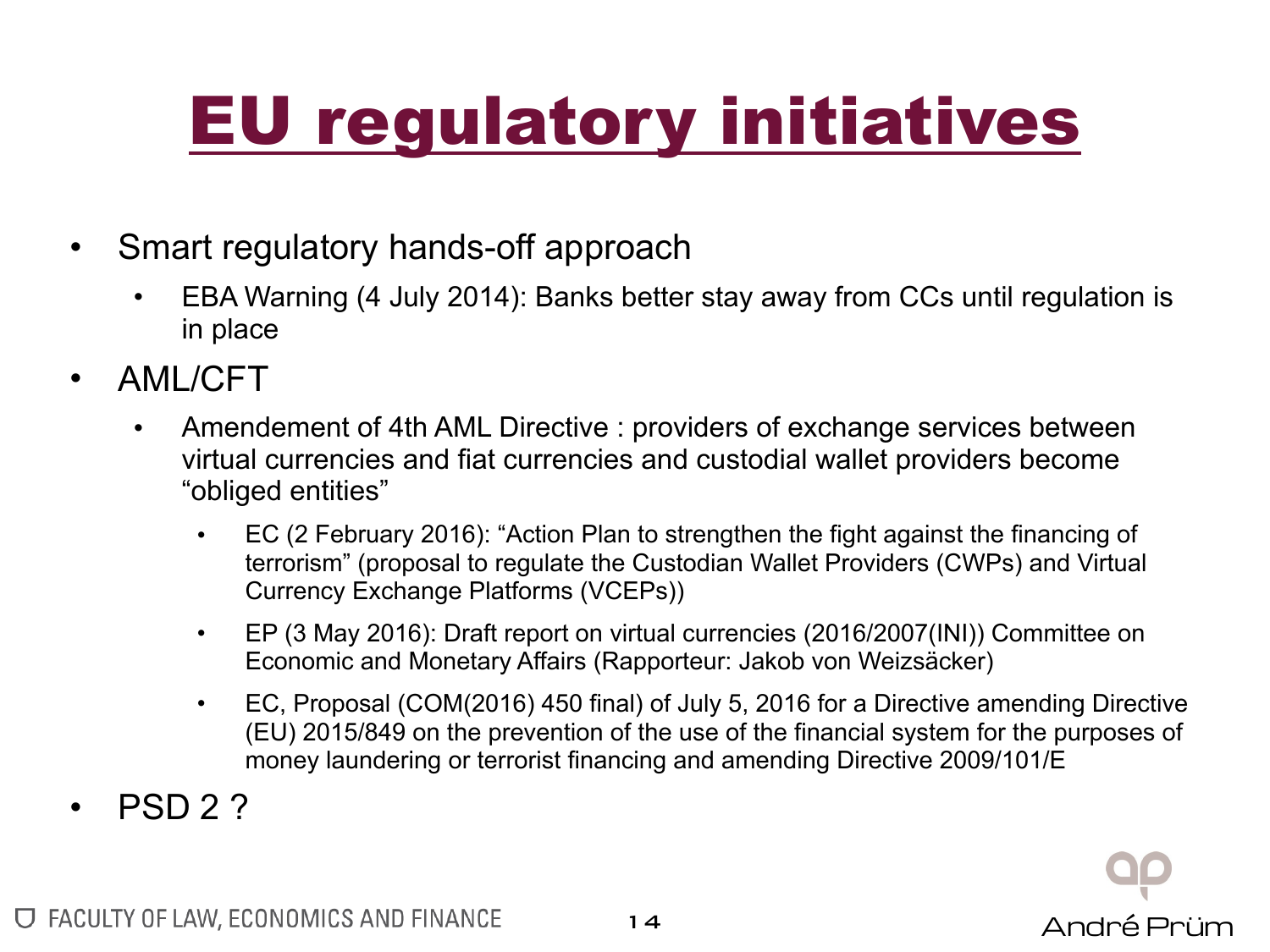## **Overview**

- What are cryptocurrencies?
- Why regulate cryptocurrencies?
- Regulatory initiatives in the US and the EU
- **• Challenges to regulators**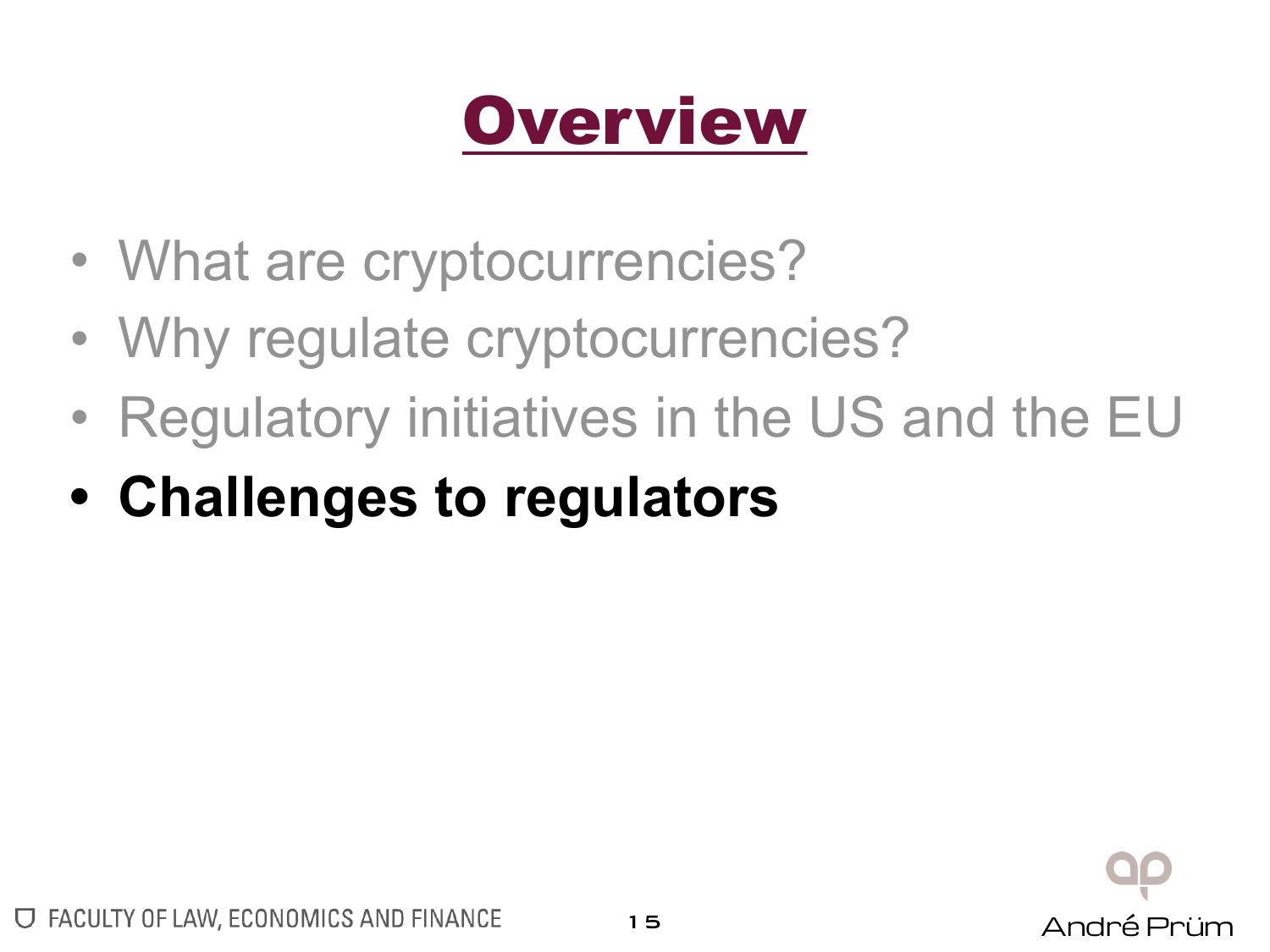## Challenges to regulators

- **• anti-institutionalism of permissionless blockchains**
- **• jurisdiction for global blockchains**
- **• strategies to support disruptive technologies**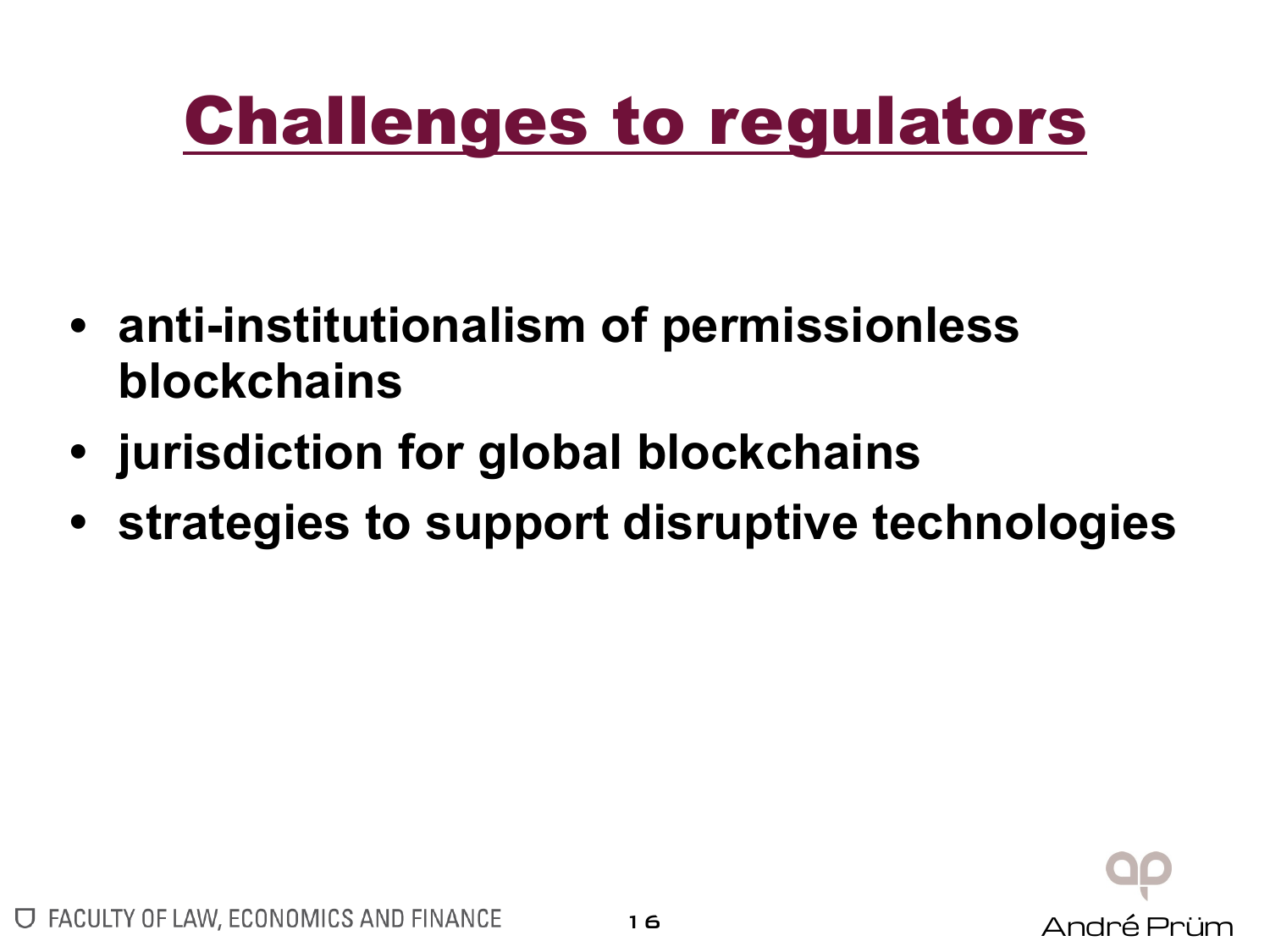### **Anti-institutionalism of permissionless DLTs**

- who can/should be regulated?
	- exchanges as interfaces between CC / fiat money
	- wallet providers
	- scheme governance authority (EBA, 2014)
- governance v. regulation
	- promoting self-governance
	- public standards/legal requirements for technical codes

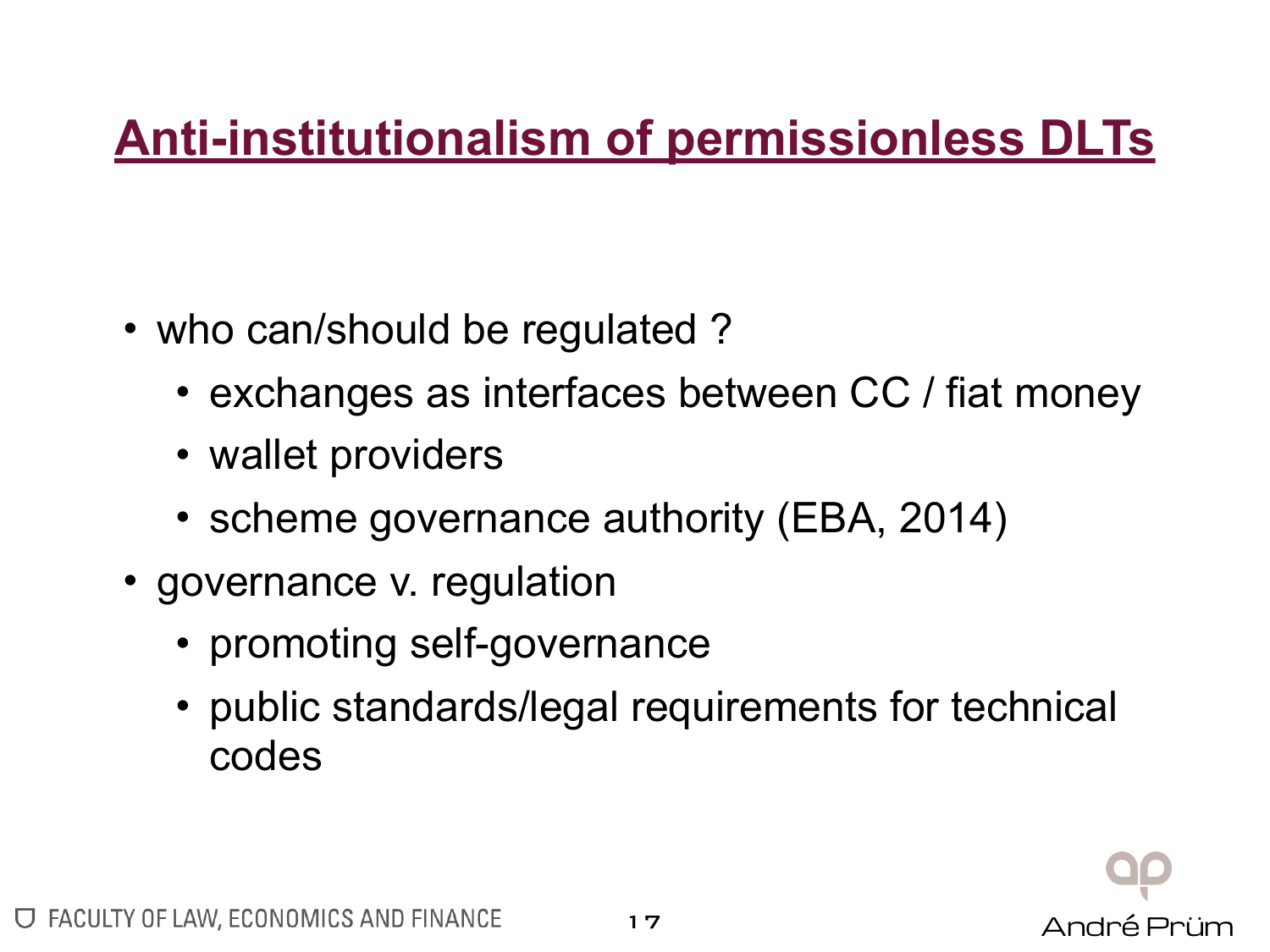### **Jurisdiction for global DLTs**

• limitations to national jurisdictions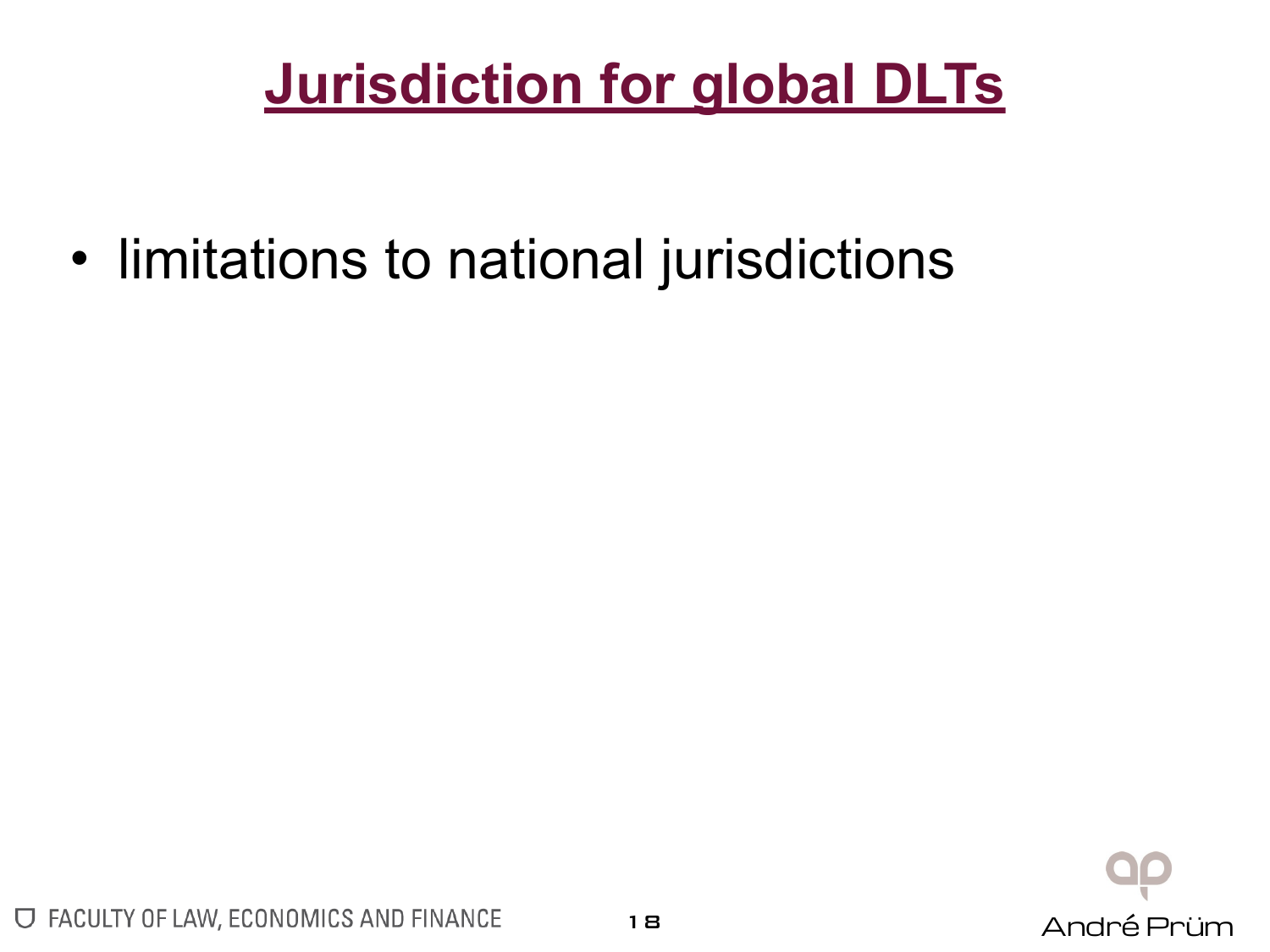### **Regulatory strategies for disruptive tech**

#### • **Smart regulation** :

N. Gunningham and P. Grabosky, Smart Regulation: Designing Environmental Policy (Oxford: Clarendon Press, 1998) Zetzsche, Buckley, Arner & Barberis, Regulating a revolution 2017)

- **Laissez-faire vs. regulatory clampdown** (preemptive & heavyhanded regulation)
- **Command-and-control** (e.g., outright ban) **vs. economic instruments**
- **Cost/benefit analysis**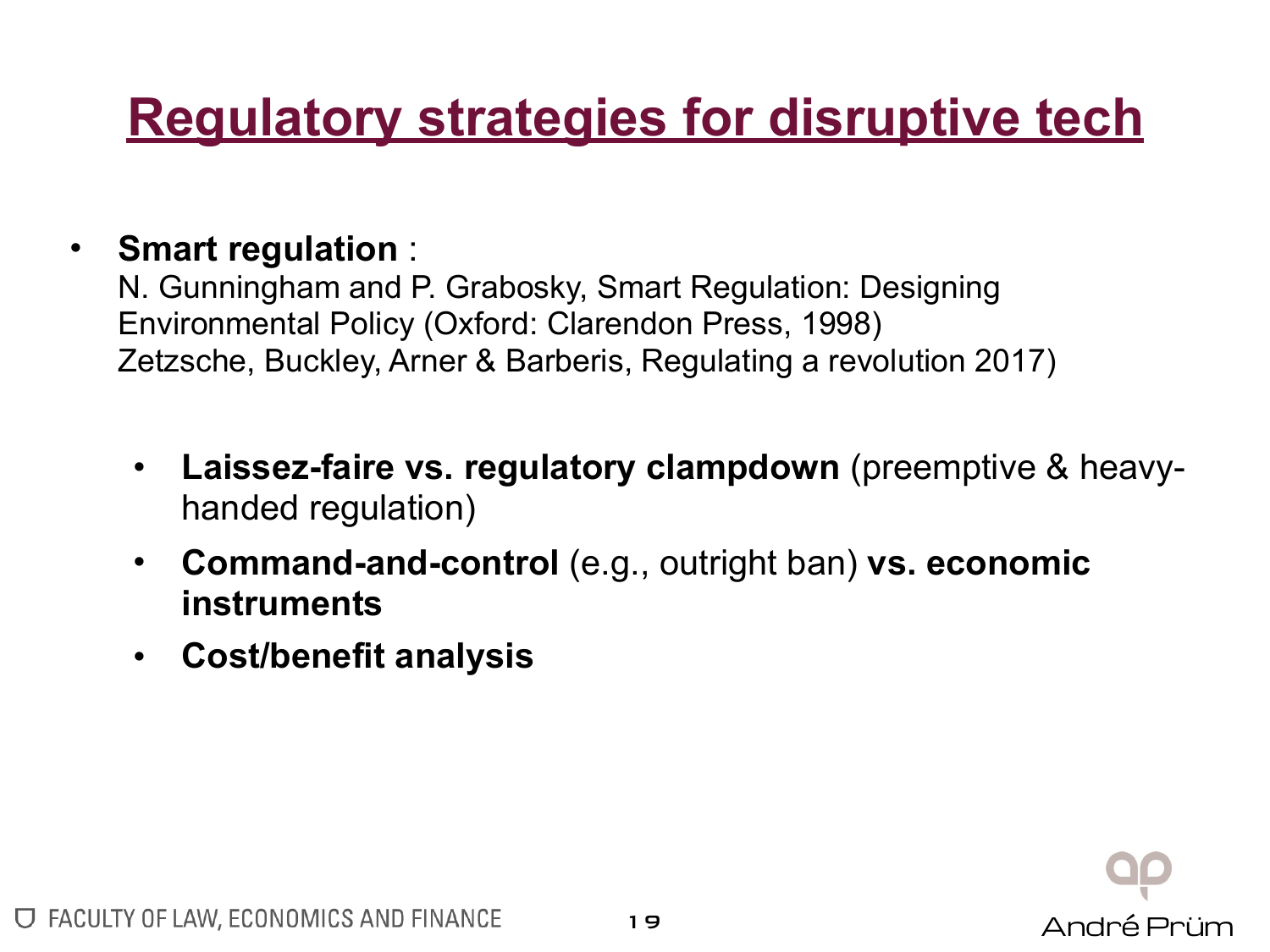### **Supporting disruptive technologies**

### **Design-based /Techno-regulation (Lessig 1996, 1999, 2006)**<br>France requiring a certain % for transaction verification process (consensus mechanism/arbitration

- rules),
- account segregation reqs/separation of clients accounts,
- **IT security requirements,**
- Separation of CC schemes from conventional payment systems.
- **Partial industry regulation** (Ayres & Braithwaite, 1992) e.g., regulating certain CCs to promote competition and race to the top by setting higher standards or probity, etc.
- **Pyramid approach**: escalating regulatory response using instrument sequencing, (e.g., Regulating CCs by the number of their user base/user adoption)
- **Regulatory sandbox approach**